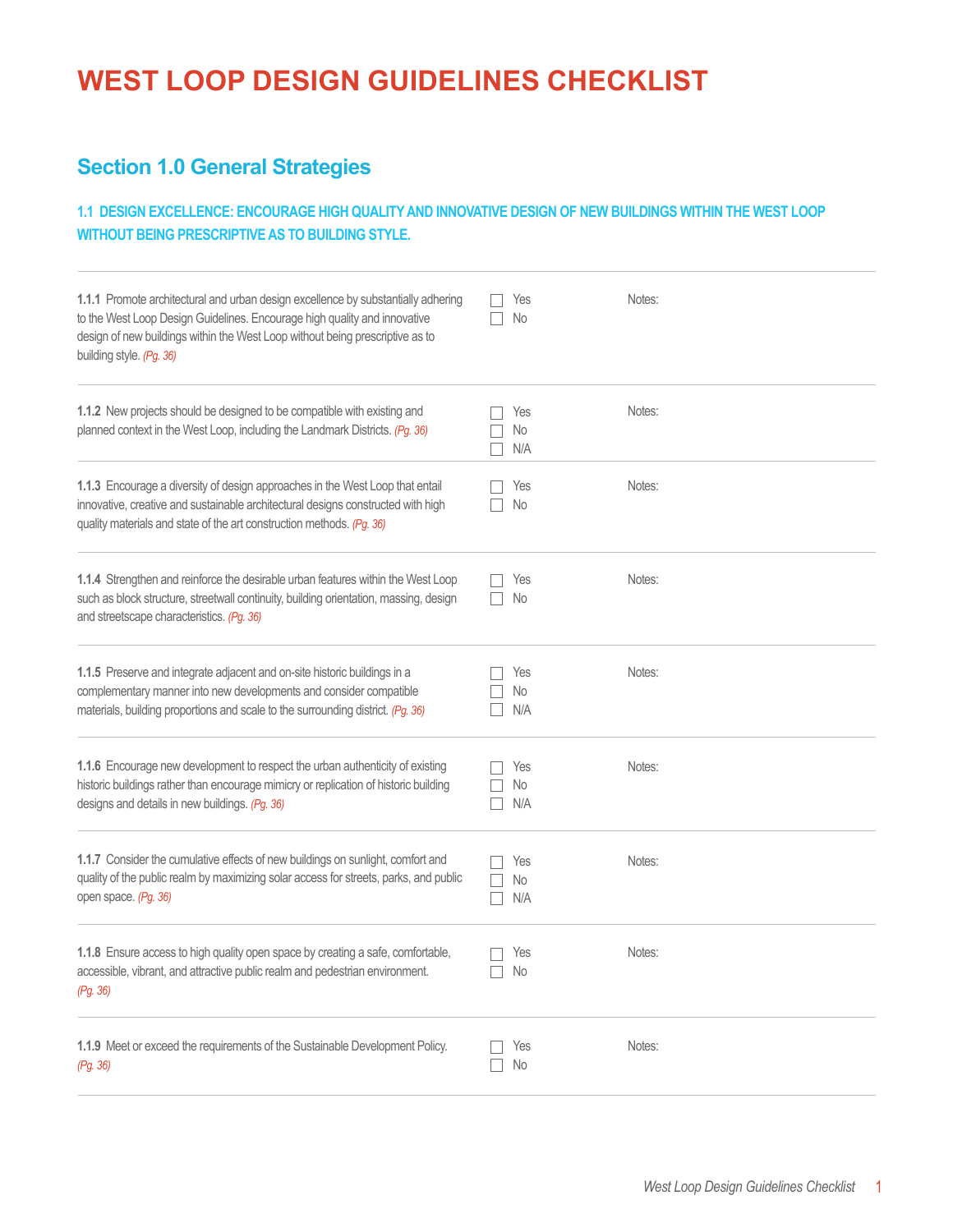## **Section 1.0 General Strategies**

### **1.2 PRESERVE & ENHANCE STREETWALLS: TODAY THE WEST LOOP IS A WALKABLE URBAN DISTRICT WITH STRONG STREETWALLS. THE FOLLOWING GUIDELINES WERE DEVELOPED TO STRENGTHEN THE DISTRICT STREET CHARACTER WITH NEW DEVELOPMENT.**

| 1.2.1 Where a streetwall exists, its continuity must be reinforced with the new<br>development. Gaps between buildings that interrupt the streetwall should be<br>avoided. Design the base of a building to be compatible with and complement the<br>existing context of neighboring building heights along the street block-face. New<br>buildings should respect the scale and proportion of adjacent buildings, parks and<br>open space. (Pg. 37) | Yes<br>No<br>N/A | Notes: |
|------------------------------------------------------------------------------------------------------------------------------------------------------------------------------------------------------------------------------------------------------------------------------------------------------------------------------------------------------------------------------------------------------------------------------------------------------|------------------|--------|
| <b>1.2.2</b> Building orientation and massing should create active streetwalls lining the<br>sidewalks. (Pg. 37)                                                                                                                                                                                                                                                                                                                                     | Yes<br>No.       | Notes: |
| 1.2.3. Buildings should be aligned with neighboring buildings, abutting the<br>sidewalk and close to one another. (Pg. 37)                                                                                                                                                                                                                                                                                                                           | Yes<br><b>No</b> | Notes: |
| 1.2.4 Buildings on comer sites should be located close to both street frontages to<br>help hold and give prominence to the corner. (Pg. 37)                                                                                                                                                                                                                                                                                                          | Yes<br>No<br>N/A | Notes: |
| 1.2.5 Blank walls are to be avoided and primary building façades must<br>incorporate storefront window design or entryways that provide continuous<br>visibility to the street. (Pg. 37)                                                                                                                                                                                                                                                             | Yes<br>No.       | Notes: |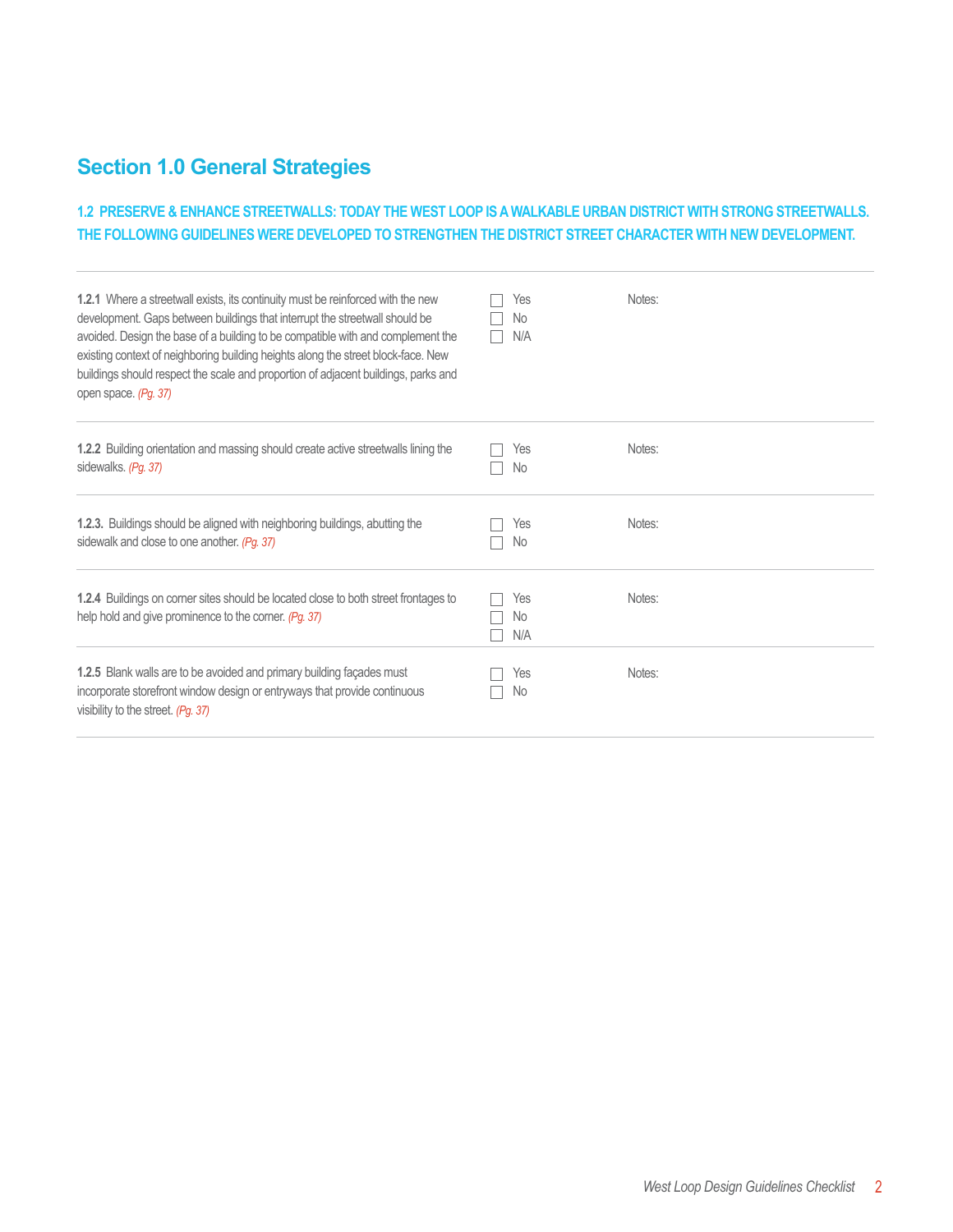## **Section 1.0 General Strategies**

### **1.3 DESIGN OF THE BUILDING BASE: ENCOURAGE HIGH QUALITY BUILDINGS THAT ARE COMPLEMENTARY WITH THE STREET BLOCK-FACE.**

| 1.3.1 With high density buildings, step the base to be compatible in height with<br>adjacent lower scale buildings. (Pg. 38)                                                                                      | Yes<br>No.<br>N/A | Notes: |
|-------------------------------------------------------------------------------------------------------------------------------------------------------------------------------------------------------------------|-------------------|--------|
| <b>1.3.2</b> Line the base of the building with active, ground level uses to promote a<br>safe and active public realm. (Pg. 38)                                                                                  | Yes<br>No.        | Notes: |
| <b>1.3.3.</b> In a mixed use development, locate land uses and building entrances<br>based on the local context, for example residential on narrow streets and office on<br>commercial or wider streets. (Pg. 38) | Yes<br>No.<br>N/A | Notes: |
| 1.3.4 Provide a first floor height consistent with the rest of the street block face<br>and façade transparency in compliance with the Chicago Zoning Ordinance.<br>(Pg. 38)                                      | Yes<br>No.        | Notes: |
| 1.3.5 Articulate the base building with high quality materials and design elements<br>that fit with the district context and enhance the pedestrian scale. (Pg. 38)                                               | Yes<br>No         | Notes: |

### **1.4 LOCATION & BUFFERING OF PARKING PODIUMS: IF PARKING IS LOCATED AT THE BASE OF THE BUILDING (PODIUM), THEN ENSURE THERE ARE ACTIVE USES AND QUALITY FAÇADES BUFFERING THE PARKING AREAS FROM PUBLIC VIEW.**

| <b>1.4.1</b> Consider low scale liner buildings along lower scale streets, for example<br>townhouses that buffer and screen a parking deck from a residential street.<br>(Pq. 39) | Yes<br>No.<br>N/A | Notes: |
|-----------------------------------------------------------------------------------------------------------------------------------------------------------------------------------|-------------------|--------|
| 1.4.2 Locate active building program elements along the street frontages to<br>screen the parking podium. (Pg. 39)                                                                | Yes<br>No<br>N/A  | Notes: |
| <b>1.4.3</b> When feasible, it is strongly encouraged to locate some or all parking<br>underground. (Pg. 39)                                                                      | Yes<br>No.<br>N/A | Notes: |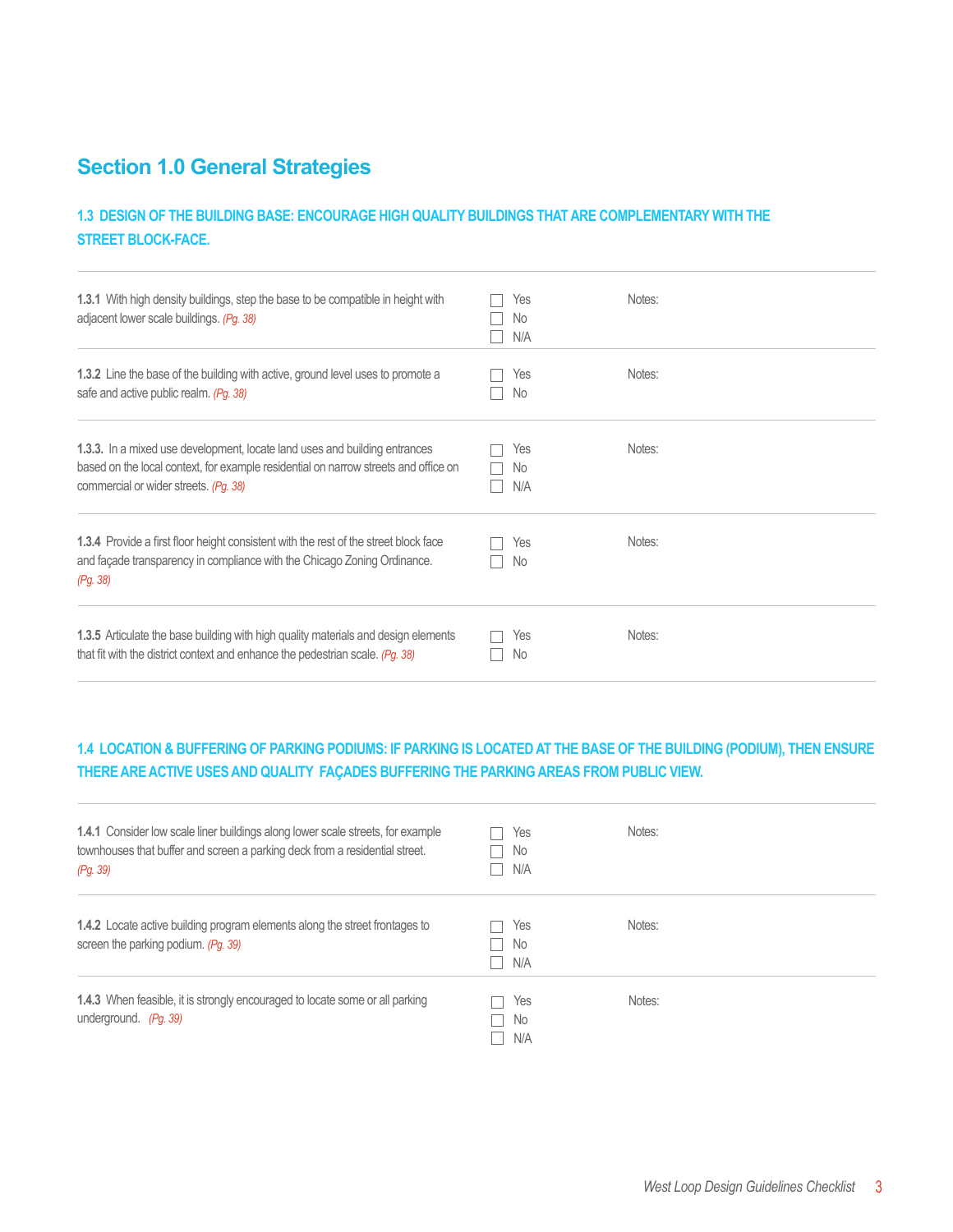## **Section 1.0 General Strategies**

### **1.5 ARCHITECTURAL COMPONENTS: ENCOURAGE HIGH QUALITY AND URBAN ORIENTED ARCHITECTURE THAT ACTIVATES THE GROUND LEVEL WITH QUALITY ENTRANCES, DESIGN CHARACTER AND CANOPIES.**

| <b>1.5.1</b> Building entrances should be easily identifiable from the street and special<br>architectural treatments that highlight the entry location are encouraged. (Pg. 40)                                                                                                                                          | Yes<br>No.        | Notes: |  |
|---------------------------------------------------------------------------------------------------------------------------------------------------------------------------------------------------------------------------------------------------------------------------------------------------------------------------|-------------------|--------|--|
| 1.5.2 Where applicable, existing West Loop character elements should be<br>maintained and incorporated into new development. (Pq. 40)                                                                                                                                                                                     | Yes<br>No.<br>N/A | Notes: |  |
| <b>1.5.3.</b> Buildings located at major intersections should reinforce the architectural<br>definition of the corners of the block by building to the corner. Strategies for<br>strengthening the corner can include adding an architectural feature, special<br>material, or locating the entry at the corner. (Pg. 40) | Yes<br>No.<br>N/A | Notes: |  |
| <b>1.5.4</b> Balconies located on primary building façades should be inset and<br>integrated into the façade design. (Pg. 40)                                                                                                                                                                                             | Yes<br>No.<br>N/A | Notes: |  |

### **1.6 MATERIAL GUIDELINES ENSURE NEW BUILDINGS ARE COMPOSED OF HIGH QUALITY MATERIALS AND DETAILING THAT COMPLEMENT THE WEST LOOP.**

| <b>1.6.1</b> All sides and areas of buildings that are visible to the public should be<br>treated with materials, finishes and architectural details that are of high-quality and<br>appropriate for the use on the primary street-facing facade(s). $(Pq. 41)$                                                                                                                                                  | Yes<br>No<br>N/A | Notes: |
|------------------------------------------------------------------------------------------------------------------------------------------------------------------------------------------------------------------------------------------------------------------------------------------------------------------------------------------------------------------------------------------------------------------|------------------|--------|
| <b>1.6.2</b> Design excellence should be incorporated into the selection of high quality<br>and innovative building materials and detailing. (Pg. 41)                                                                                                                                                                                                                                                            | Yes<br>No.       | Notes: |
| 1.6.3 Materials should be compatible with the existing buildings and with the<br>district in general, regarding character, color and texture. New buildings and<br>additions may employ alternative materials, including high quality glass, metal,<br>concrete and wood materials that complement and maintain a design vocabulary<br>and scale that is appropriate to street block face and district. (Pq. 41) | Yes<br>No.       | Notes: |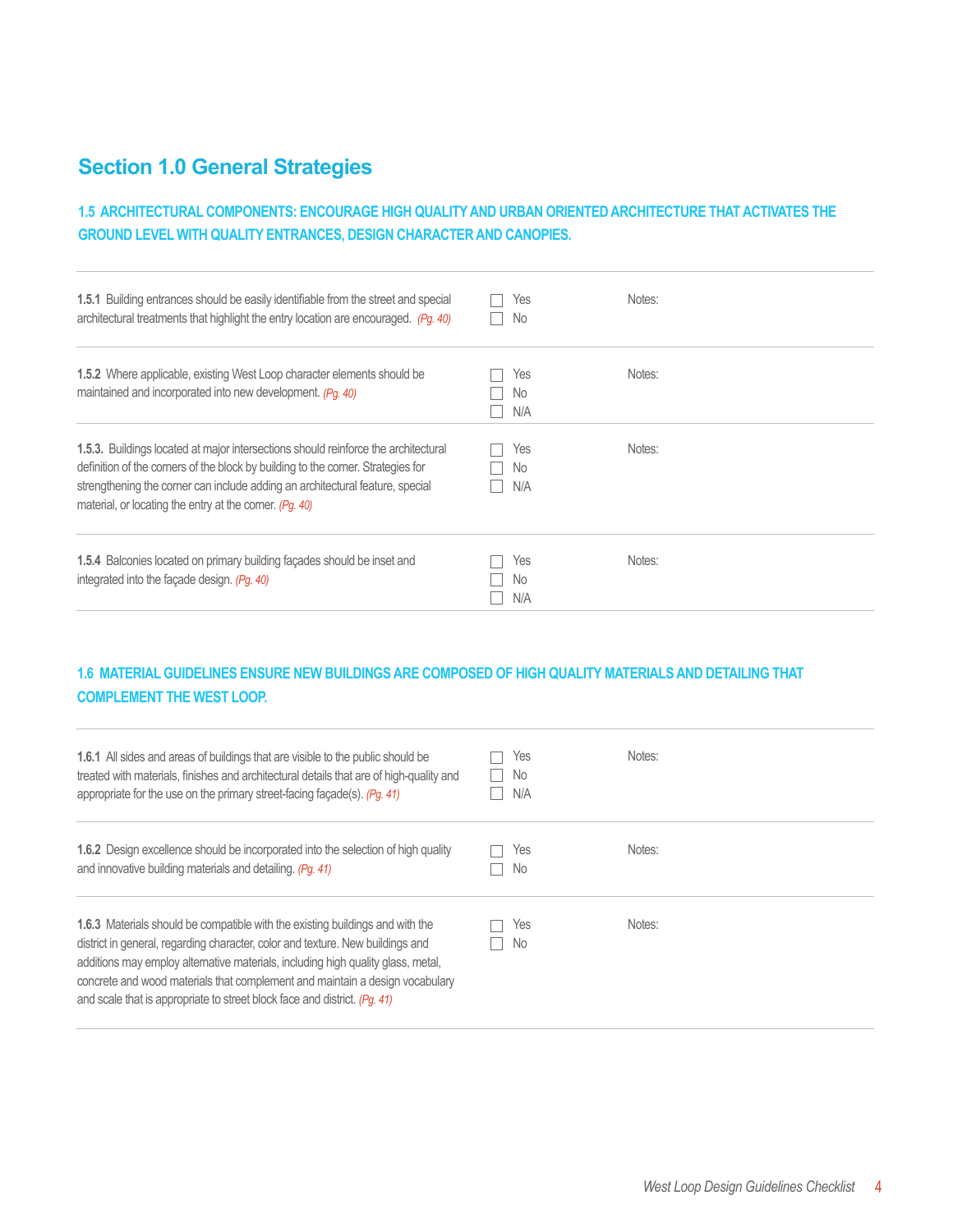## **Section 2.0 Tall Building Design Guidelines**

### **2.1 BUILDING SETBACKS: ENCOURAGE UPPER LEVEL SETBACKS ON TALL BUILDINGS TO MAINTAIN THE CONTINUITY OF THE EXISTING STREETWALL AND SCALE OF THE STREET.**

| 2.1.1 Strengthen the streetwall by positioning the base of the building at the<br>property line. (Pg. 44)                                                                                 | Notes:<br>Yes<br>No<br>N/A                 |  |
|-------------------------------------------------------------------------------------------------------------------------------------------------------------------------------------------|--------------------------------------------|--|
| <b>2.1.2</b> Set back the tower portion of the building away from the street. Where<br>possible, provide an upper level set-back to respect the existing scale of the street.<br>(Pq. 44) | Notes:<br>Yes<br>No<br>N/A                 |  |
| 2.1.3 To improve the streetscape along strategic corridors, consider increasing<br>the sidewalk width when there is an opportunity to modify over 60% of the block<br>face. $(Pg. 44)$    | Notes:<br>Yes<br>No<br>$\mathbf{I}$<br>N/A |  |

#### **2.2 TALL BUILDINGS: VARY THE ORIENTATION OF TOWERS TO AVOID A CANYON EFFECT ON THE STREET LEVEL.**

| 2.2.1 If there are multiple tall buildings on a single site, maximize the separation<br>between the buildings to allow solar access. (Pg. 45)                                                                    | Yes<br>No<br>N/A | Notes: |
|------------------------------------------------------------------------------------------------------------------------------------------------------------------------------------------------------------------|------------------|--------|
| <b>2.2.2</b> A tall building proposed on a site adjacent to another existing tall building<br>should use setbacks and other location strategies to achieve a maximum distance<br>between the buildings. (Pq. 45) | Yes<br>No<br>N/A | Notes: |

#### **2.3 TOWER DESIGN IMPACTS TO THE PUBLIC REALM: ENCOURAGE TALLER AND THINNER TOWER DESIGNS FOR RESIDENTIAL BUILDINGS TO ALLOW FOR GREATER SOLAR ACCESS AND OPEN SPACE AT STREET LEVEL.**

| 2.3.1 Where appropriate, design residential uses into a thinner and taller tower<br>form that is set back to allow for more solar access within the public realm. (Pg. 46)                                                           | Yes<br>No<br>N/A | Notes: |
|--------------------------------------------------------------------------------------------------------------------------------------------------------------------------------------------------------------------------------------|------------------|--------|
| 2.3.2 For larger sites, design building program into thinner structures to allow<br>for publicly accessible open space on site. This space could be used for outdoor<br>cafes, or for leisure space for building occupants. (Pg. 46) | Yes<br>No<br>N/A | Notes: |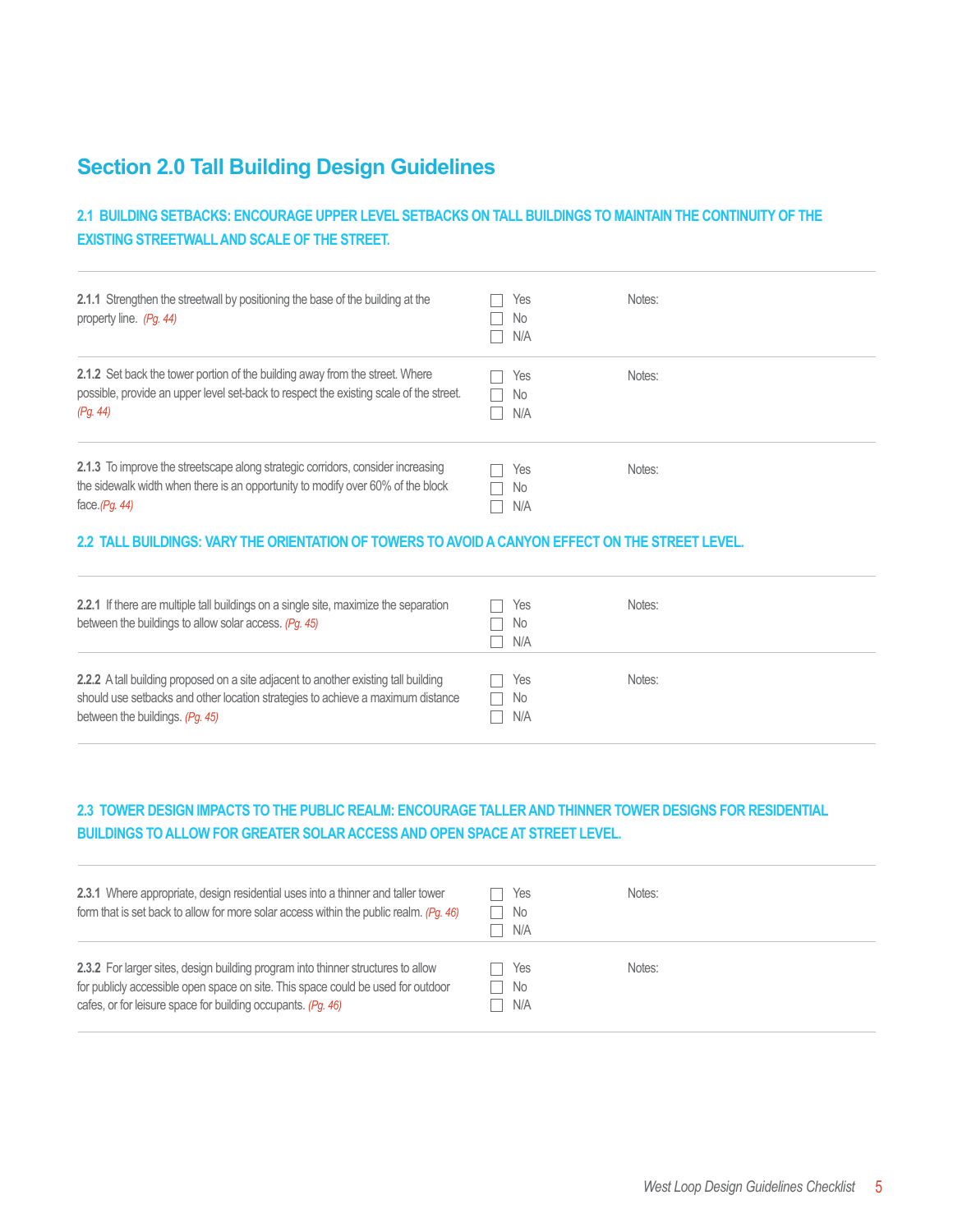# **Section 2.0 Tall Building Design Guidelines**

#### **2.4 HEIGHT TRANSITIONS: AVOID ABRUPT CHANGES IN HEIGHT, ESPECIALLY ADJACENT TO HISTORIC BUILDINGS.**

| <b>2.4.1</b> Tall buildings and their podiums should use a stepped approach to building<br>design, in order to transition between surrounding lower scale buildings and high<br>density buildings on the same block face. (Pg. 47) | Yes<br>No.<br>N/A | Notes: |
|------------------------------------------------------------------------------------------------------------------------------------------------------------------------------------------------------------------------------------|-------------------|--------|
| <b>2.4.2</b> Design new developments to benefit all perimeter streets by coordinating<br>with the character of the individual streets. (Pq. 47)                                                                                    | Yes<br>No.<br>N/A | Notes: |
| 2.4.3 When multiple towers are located on a single site or block, a diversity of<br>heights related to the context should be used. (Pq. 47)                                                                                        | Yes<br>No.<br>N/A | Notes: |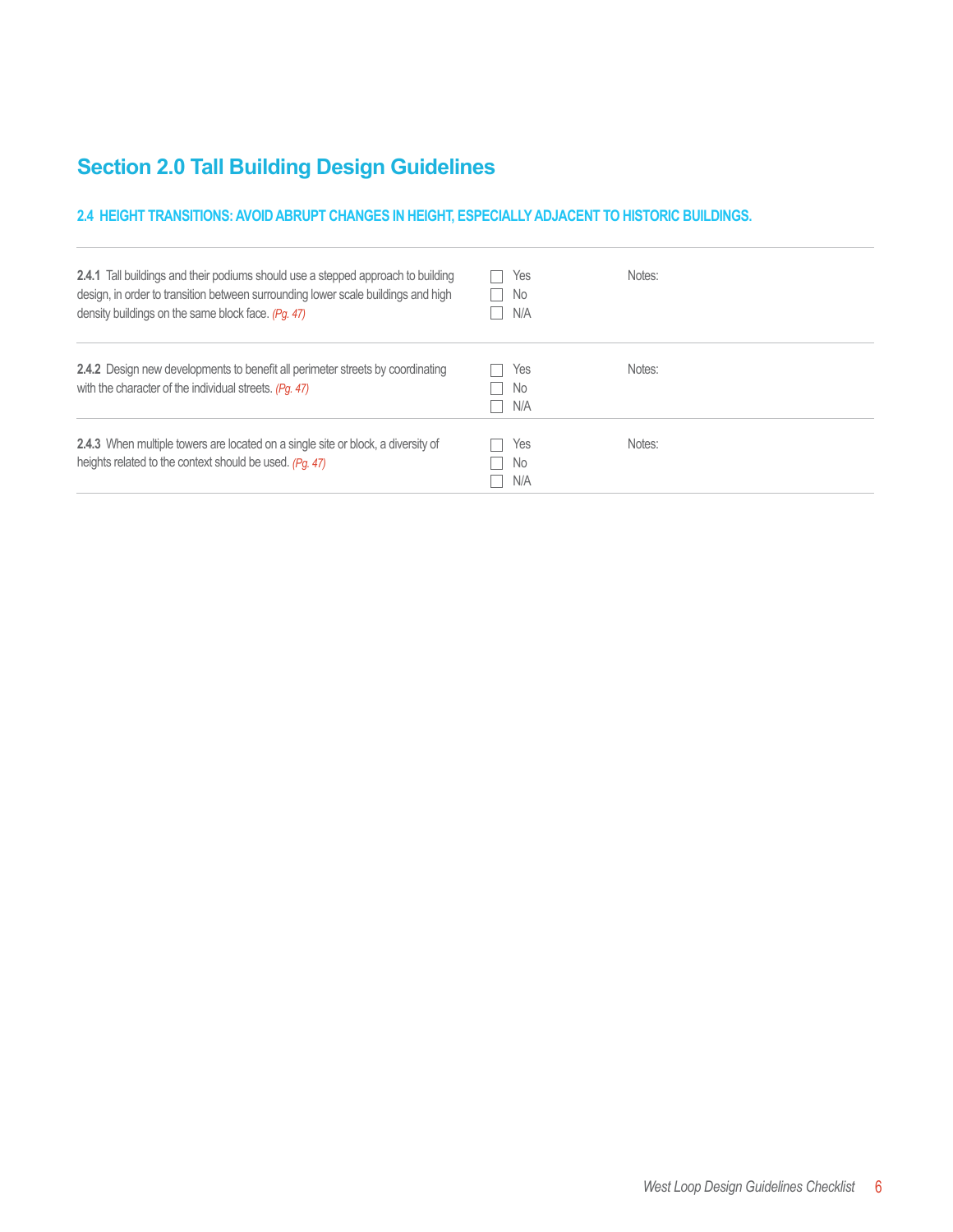### **3.1 HALSTED AND VAN BUREN STREET: MITIGATE THE IMPACTS ON THE STREET BY ORIENTING TALL BUILDINGS TOWARDS THE EXPRESSWAY.**

| <b>3.1.1</b> Provide significant upper level set-back along these arterial streets to<br>position the tower closer to expressway frontage, in order to maximize the daylight<br>reaching the pedestrian area of the street and maintain the scale of the streetwall<br>with the existing context. (Pg. 50) | Yes<br>No.<br>N/A | Notes: |
|------------------------------------------------------------------------------------------------------------------------------------------------------------------------------------------------------------------------------------------------------------------------------------------------------------|-------------------|--------|
| <b>3.1.2</b> Reduce and combine curb cuts for large scale developments on these<br>arterial corridors to help improve the public realm experience and reduce vehicular<br>conflicts with pedestrians. (Pg. 50)                                                                                             | Yes<br>No<br>N/A  | Notes: |
| <b>3.1.3</b> Tall buildings and large scale developments in these corridors should<br>reinforce the gateways and entrances to the West Loop by incorporating<br>architectural features (such as corner articulation, entrances, landscape and/or<br>streetscape elements) at major intersections. (Pg. 50) | Yes<br>No.<br>N/A | Notes: |
| 3.1.4 Due to the relatively narrow sidewalk conditions along these high traffic<br>corridors, large developments should incorporate strategic setbacks to provide<br>space for additional streetscape and trees along the public realm. (Pq. 50)                                                           | Yes<br>No.<br>N/A | Notes: |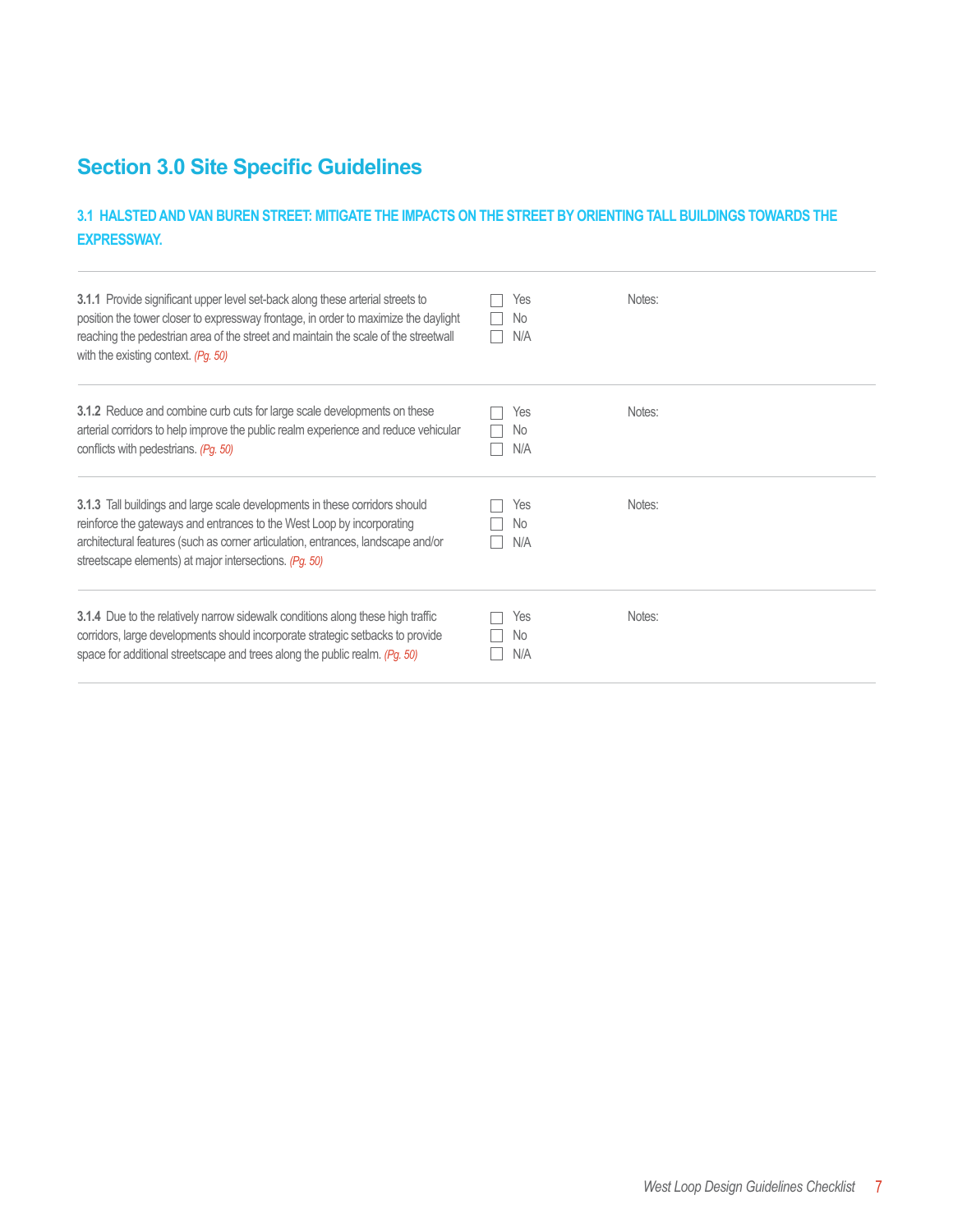### **3.2 OGDEN AVENUE: TRANSFORM OGDEN FROM AN AUTOMOBILE ORIENTED STREET INTO A WALKABLE CITY STREET TO SERVE AS A GATEWAY INTO THE WEST LOOP.**

| <b>3.2.1</b> Large scale triangular parcels along Ogden provide an opportunity to create<br>an new urban streetwall, with a building base (that can include parking) and would<br>help to establish a more pedestrian scale to the streetscape. (Pg. 51) | Yes<br>No.<br>N/A       | Notes: |
|----------------------------------------------------------------------------------------------------------------------------------------------------------------------------------------------------------------------------------------------------------|-------------------------|--------|
| <b>3.2.2</b> Orient retail and other commercial uses towards Ogden Avenue where<br>there are substantial vehicular traffic counts and greater visibility. (Pg. 51)                                                                                       | Yes<br>No.<br>N/A       | Notes: |
| <b>3.2.3</b> Tall buildings can create an opportunity for iconic buildings and gateway<br>elements to help identify the western edge of the West Loop. (Pg. 51)                                                                                          | Yes<br>No.<br>N/A       | Notes: |
| <b>3.2.4</b> The parcel depth allows for tower setbacks that will reduce the impact of<br>height on Ogden Avenue. (Pg. 51)                                                                                                                               | Yes<br><b>No</b><br>N/A | Notes: |
| 3.2.5 Tall buildings should be placed parallel to Ogden Avenue to reinforce the<br>urban form of the street. (Pg. 51)                                                                                                                                    | Yes<br>No.<br>N/A       | Notes: |

### **3.3 WASHINGTON STREET: ENCOURAGE NEW RESIDENTIAL DEVELOPMENT WITH NON-COMMERCIAL USES ON THE GROUND LEVEL TO BE MORE PEDESTRIAN ORIENTED.**

| 3.3.1 East of Carpenter Street: Support the existing urban streetscape with street<br>trees and parkway and buildings at the property line. (Pg. 52)                                                    | Yes<br>. No<br>N/A | Notes: |
|---------------------------------------------------------------------------------------------------------------------------------------------------------------------------------------------------------|--------------------|--------|
| 3.3.2 West of Carpenter Street: Support a walkable neighborhood scale by<br>establishing a setback for foundation planting with ornamental fencing except at<br>entrance and retail locations. (Pq. 52) | Yes<br>- No<br>N/A | Notes: |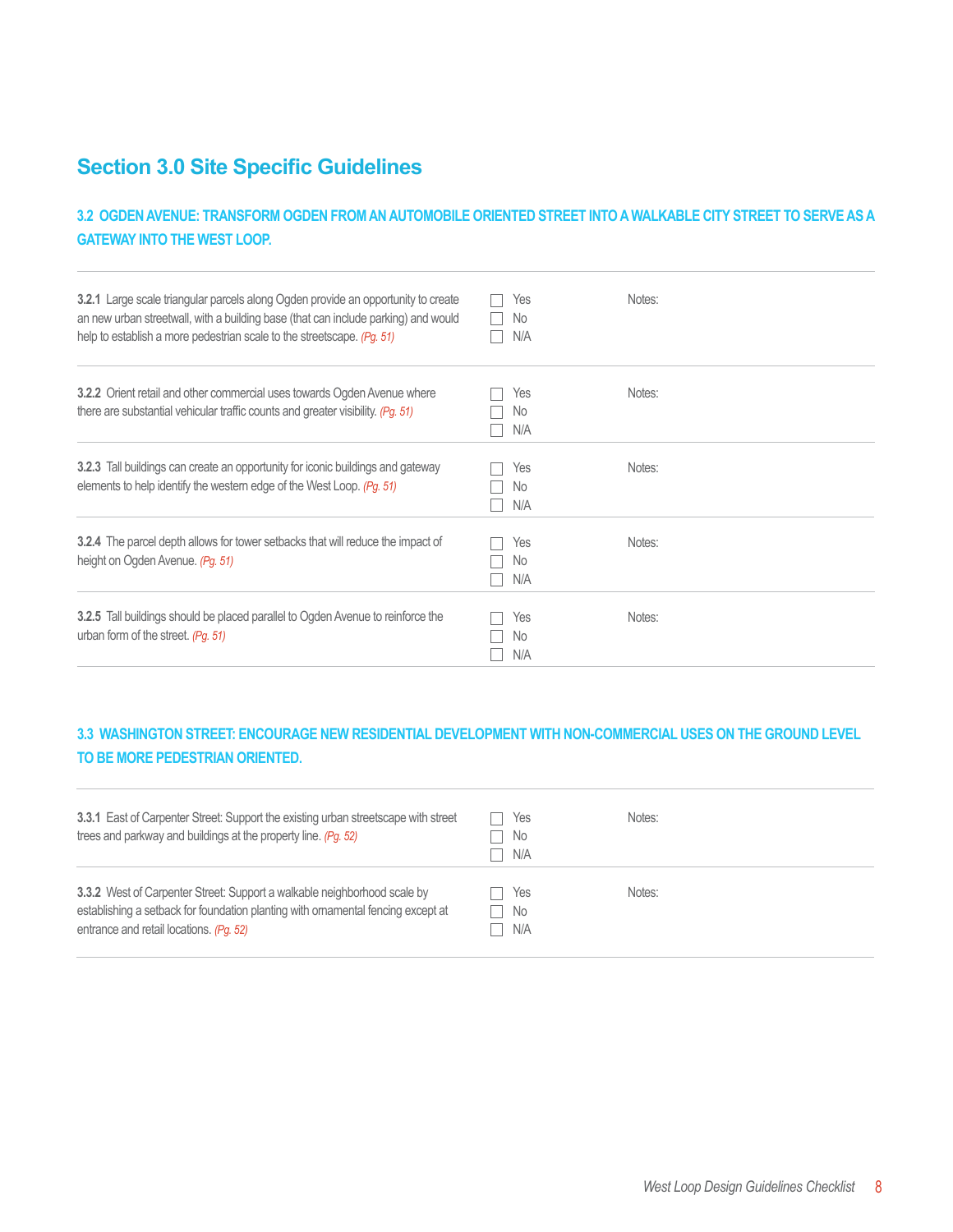#### **3.4 RANDOLPH STREET: SUPPORT THE STREET AS A COMMERCIAL AND RETAIL CORRIDOR.**

| <b>3.4.1</b> Randolph Street should continue to be developed as a commercial and<br>retail corridor and the existing retail and restaurant character should be preserved.<br>Tall residential buildings located along Randolph Street should be set back<br>towards the center of the block and not front directly on Randolph Street. (Pg. 53) | Yes<br>- No<br>×.<br>N/A | Notes: |
|-------------------------------------------------------------------------------------------------------------------------------------------------------------------------------------------------------------------------------------------------------------------------------------------------------------------------------------------------|--------------------------|--------|
| 3.4.2 Parking and service access should not be accessed from the Randolph<br>Street frontage, only from alleys and/or north or south side street locations.<br>(Pg. 53)                                                                                                                                                                         | Yes<br>No.<br>N/A        | Notes: |

#### **3.5 LAKE STREET: ADDRESS THE UNIQUE CONDITIONS OF THE ELEVATED CTA STRUCTURE.**

| <b>3.5.1</b> An upper level setback is encouraged along Lake Street to maintain daylight<br>at the ground level. This is especially true along the south side of the street where<br>street daylight will be impacted by both building shadows and the "L". The setback<br>can also be utilized to provide a sound buffer for buildings adjacent to the "L".<br>(Pg. 58) | Yes<br>No<br>N/A  | Notes: |
|--------------------------------------------------------------------------------------------------------------------------------------------------------------------------------------------------------------------------------------------------------------------------------------------------------------------------------------------------------------------------|-------------------|--------|
| 3.5.2 Consider sound absorbent materials along Lake Street to help with<br>mitigating the sound reverberating form the "L". $(Pg. 58)$                                                                                                                                                                                                                                   | Yes<br>No.<br>N/A | Notes: |
| <b>3.5.3</b> Residential entrances, parking entrances, and drop-off zones should be<br>located along alleys and north-south side streets where possible and not along<br>Lake Street. Retail and commercial entrances should be located along the Lake<br>Street frontage. (Pg. 58)                                                                                      | Yes<br>No.<br>N/A | Notes: |
| <b>3.5.4</b> Enhanced ground floor building facade lighting is encouraged along Lake<br>Street. (Pg. 58)                                                                                                                                                                                                                                                                 | Yes<br>No.<br>N/A | Notes: |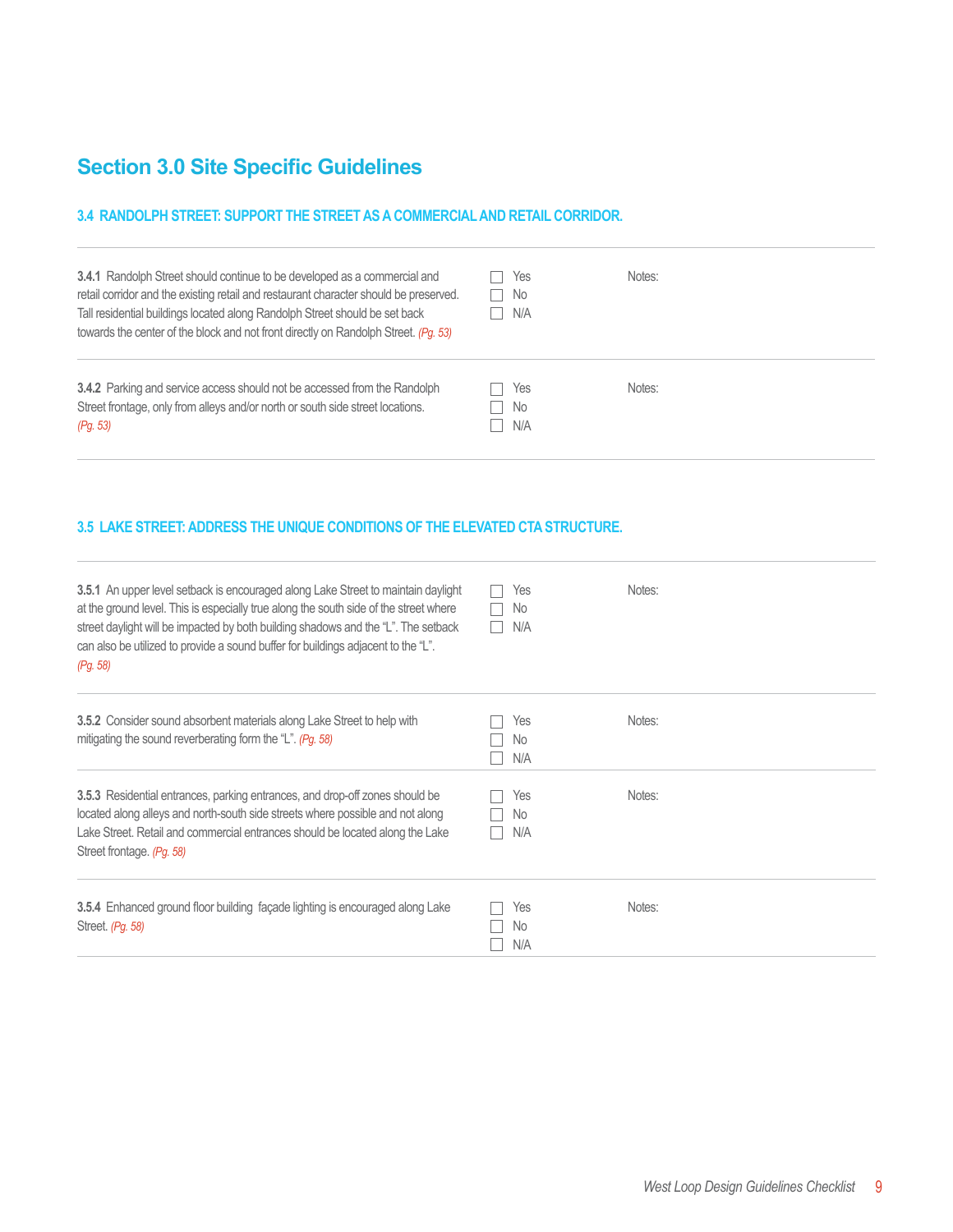#### **3.7 AREAS ADJACENT TO HISTORIC DISTRICTS: CREATE COMPATIBLE URBAN FORM ADJACENT TO HISTORIC DISTRICTS.**

| 3.7.1 Specific attention should be given to preserving the scale of the existing<br>streetwall. (Pg. 62)                                                                                                                                                                                                                         | Yes<br>No.<br>N/A | Notes: |
|----------------------------------------------------------------------------------------------------------------------------------------------------------------------------------------------------------------------------------------------------------------------------------------------------------------------------------|-------------------|--------|
| 3.7.2 A transition in the scale of new construction is necessary to appropriately<br>complement the lower scale of existing historic structures. New developments<br>being proposed adjacent to historic districts should provide a transition in scale to<br>help preserve the unique urban character of the district. (Pg. 62) | Yes<br>No<br>N/A  | Notes: |
| 3.7.3 The scale of architectural design elements and details in the surrounding<br>historic context should be considered. (Pg. 62)                                                                                                                                                                                               | Yes<br>No.<br>N/A | Notes: |
| 3.7.4 New development massing and building form should be designed to frame<br>and enhance street-level views of landmark buildings. (Pg. 62)                                                                                                                                                                                    | Yes<br>No.<br>N/A | Notes: |
| 3.7.5 Streetscape and public way improvements in areas adjacent to historic<br>districts should continue the treatments and street configurations found within<br>historic districts, in order to create a seamless pedestrian experience. (Pg. 62)                                                                              | Yes<br>No<br>N/A  | Notes: |

#### **3.8 AREAS ADJACENT TO PARKS & OPEN SPACES: CREATE COMPATIBLE URBAN FORM ADJACENT TO PARKS AND OPEN SPACE.**

| 3.8.1 Create opportunities for buildings to frame and enhance open space and<br>streetscapes by defining the edge of the public realm (to include sidewalks, open<br>space, plazas, etc). (Pq. 63)   | Yes<br>No.<br>N/A | Notes: |
|------------------------------------------------------------------------------------------------------------------------------------------------------------------------------------------------------|-------------------|--------|
| <b>3.8.2</b> Buildings proposed for the sites adjacent to a park space should provide a<br>shadow study, and illustrate how the development will mitigate any impacts to the<br>park space. (Pq. 63) | Yes<br>No.<br>N/A | Notes: |
| 3.8.2 Retail and other active ground floor uses are desirable surrounding the park,<br>to enhance the pedestrian experience and increase safety. (Pq. 63)                                            | Yes<br>No.<br>N/A | Notes: |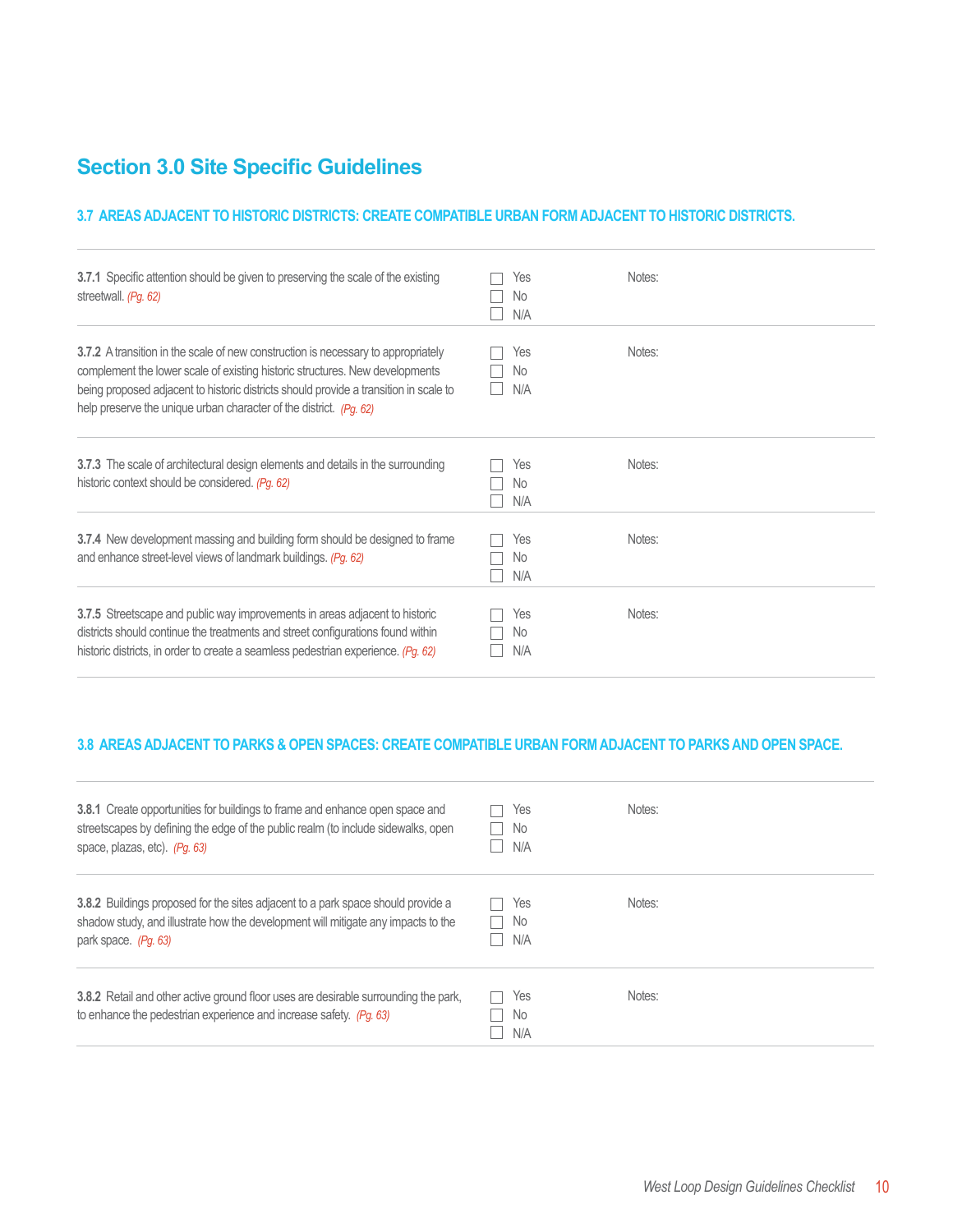#### **3.9 RETAIL AREAS: SUPPORT EXISTING RETAIL LOCATIONS IN THE WEST LOOP TO THRIVE AS WALKABLE SHOPPING DISTRICTS.**

| <b>3.9.1</b> First floor facades in identified retail areas should maintain a significant<br>percentage of the ground floor area as retail storefront. In non-retail areas, active<br>ground floor uses are encouraged. (Pg. 64) | Yes<br>No.<br>N/A | Notes: |
|----------------------------------------------------------------------------------------------------------------------------------------------------------------------------------------------------------------------------------|-------------------|--------|
| 3.9.2 Within retail areas provide appropriate retail first floor heights. (Pg. 64)                                                                                                                                               | Yes<br>No.<br>N/A | Notes: |
| 3.9.3 Façades within retail areas should have a high percentage of clear un-tinted<br>glazing along the primary street frontages (refer to Zoning Ordinance criteria).<br>(Pq. 64)                                               | Yes<br>No.<br>N/A | Notes: |
| <b>3.9.4</b> Multiple entries along a street block-face are encouraged to enhance the<br>activity of the street. (Pg. 64)                                                                                                        | Yes<br>No.<br>N/A | Notes: |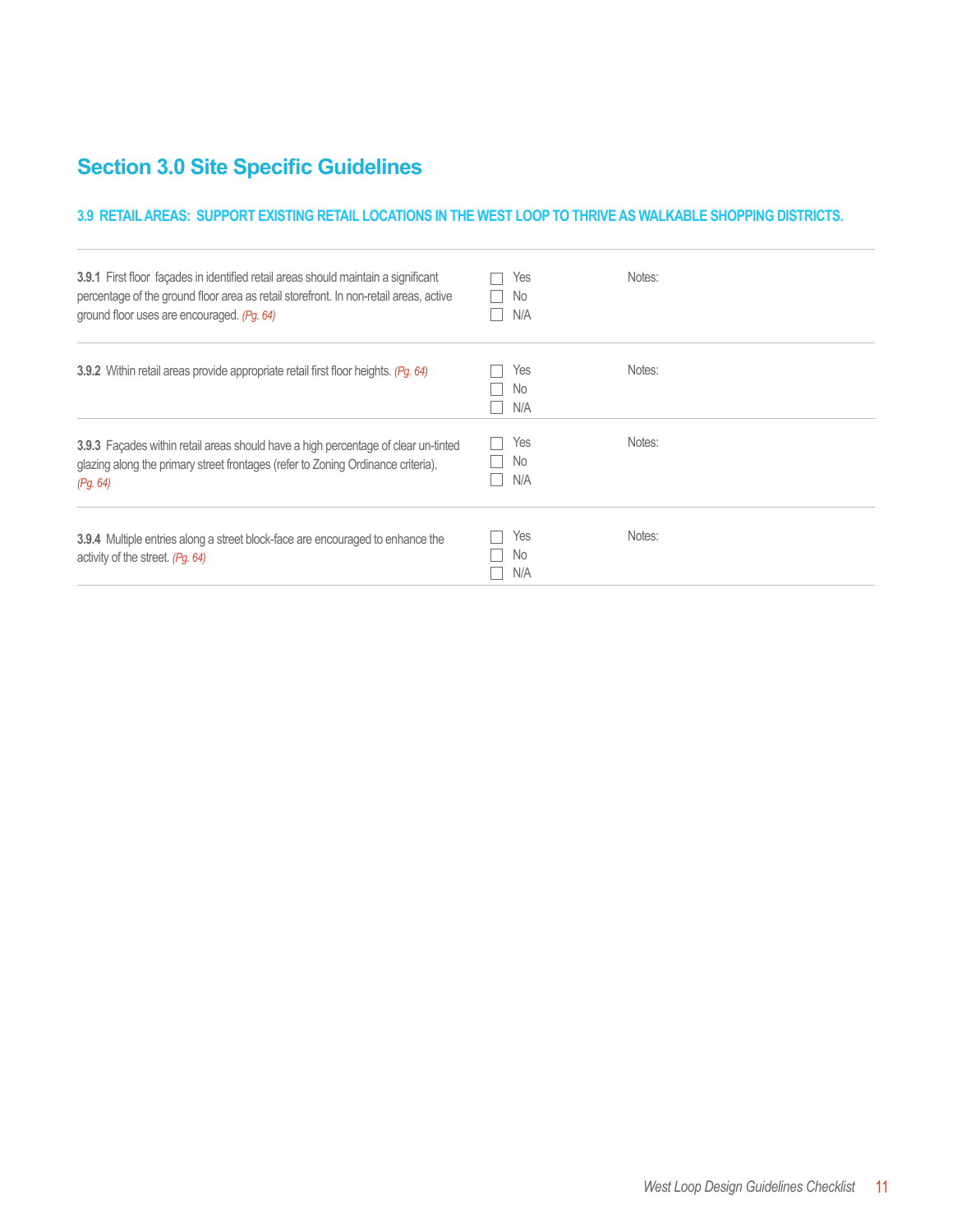## **Section 4.0 Public Realm Guidelines**

#### **4.1 PEDESTRIAN AND BICYCLIST SAFETY**

| 4.1.1 When reconstructing street corners to meet CDOT and ADA accessibility | Yes  | Notes: |
|-----------------------------------------------------------------------------|------|--------|
| standards, provide comer bumpouts to reduce the crossing distance at        | ⊤ No |        |
| intersections and enhance public safety. (Pq. 68)                           | N/A  |        |

#### **4.2 PLACEMAKING**

| 4.2.1 Leverage CDOT's Make Way for People program to develop underutilized<br>public open spaces. Potential applications include People Spots, People Streets,<br>People Plazas and People Alleys. (Pg. 68)                                                      | Yes<br>No.<br>N/A        | Notes: |
|------------------------------------------------------------------------------------------------------------------------------------------------------------------------------------------------------------------------------------------------------------------|--------------------------|--------|
| 4.2.2 Where feasible, coordinate with property owners of vacant lots to activate<br>them with temporary improvements such as community gardens, public art<br>installations, landscaping or other improvements to enhance the pedestrian<br>experience. (Pq. 68) | Yes<br>- No<br>×.<br>N/A | Notes: |

#### **4.3 STREETSCAPE**

| 4.3.1 Create a safe and inviting public realm including high quality paving<br>materials, lighting, plantings, and sidewalk furnishings. (Pg. 69)                                                                                                                                                                                           | Yes<br>No         | Notes: |
|---------------------------------------------------------------------------------------------------------------------------------------------------------------------------------------------------------------------------------------------------------------------------------------------------------------------------------------------|-------------------|--------|
| 4.3.2 When streetscape improvements are planned for the public right of way<br>immediately adjacent to a proposed project, the property owner is responsible<br>for paying all necessary construction costs and or constructing the necessary<br>improvements as well as coordinating with all authorities having jurisdiction.<br>(Pg. 69) | Yes<br>No.<br>N/A | Notes: |
| 4.3.3 Follow applicable City of Chicago Design Standards (CDOT Streetscape<br>Design Standards, Guide to the Chicago Landscape Ordinance, CDOT Street and<br>Site Plan Design Standards and City of Chicago Sidewalk Café Requirements).<br>(Pg. 69)                                                                                        | Yes<br>No<br>- 1  | Notes: |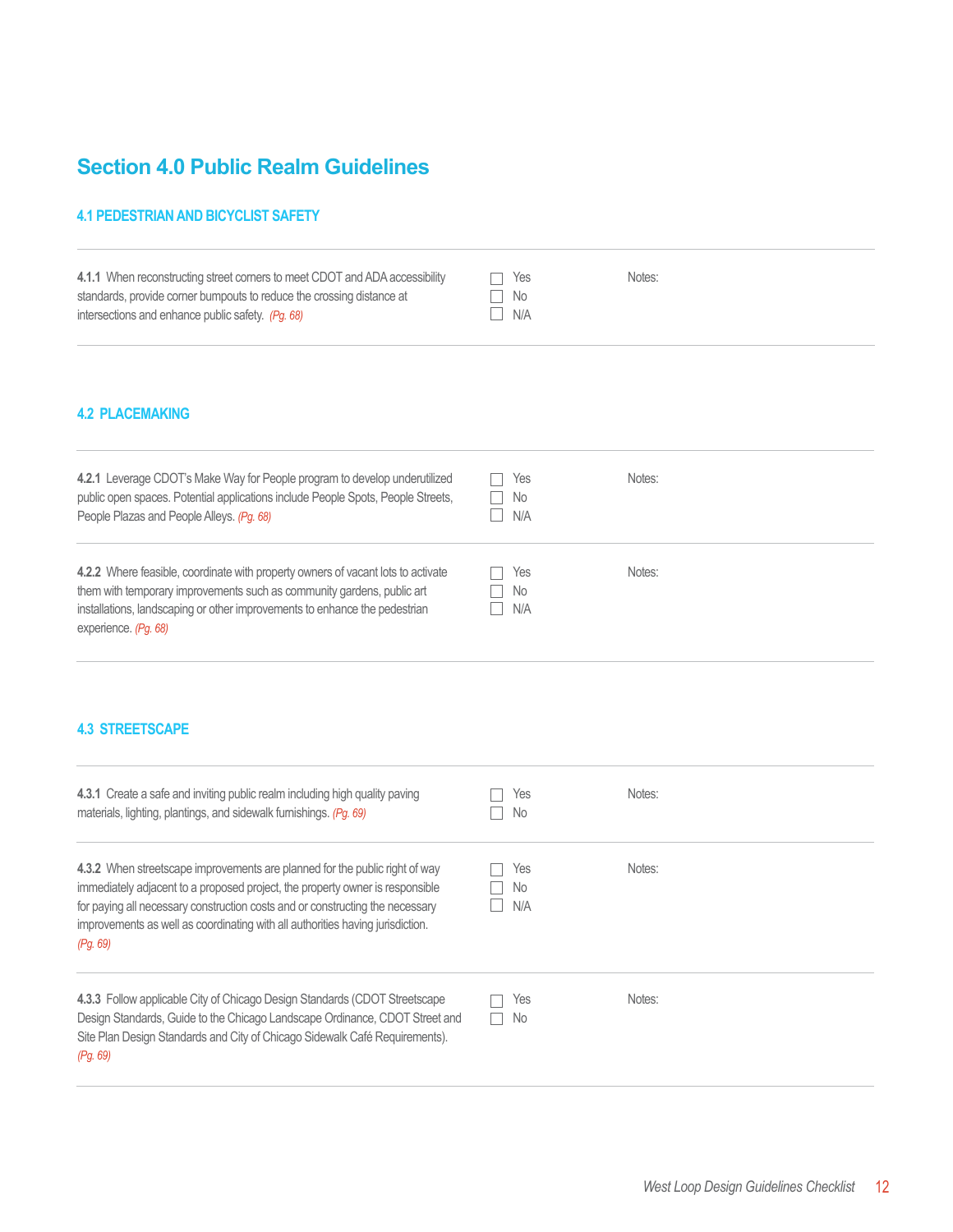### **Section 4.0 Public Realm Guidelines**

Develop a unified approach and strategy through the various neighborhood

#### **4.4 SUSTAINABLE DESIGN**

organizations. *(Pg. 69)*

| 4.4.1 Incorporate sustainable design features in the public realm by utilizing<br>CDOT's Sustainable Urban Infrastructure Guidelines where feasible. (Pg. 69)         | Yes<br>No.<br>N/A | Notes: |  |
|-----------------------------------------------------------------------------------------------------------------------------------------------------------------------|-------------------|--------|--|
| <b>4.5 SIGNAGE &amp; IDENTITY</b>                                                                                                                                     |                   |        |  |
| 4.5.1 Express neighborhood character in streetscape design through: wayfinding<br>and informational signage, public art opportunities, banners, and other strategies. | Yes<br>No         | Notes: |  |

N/A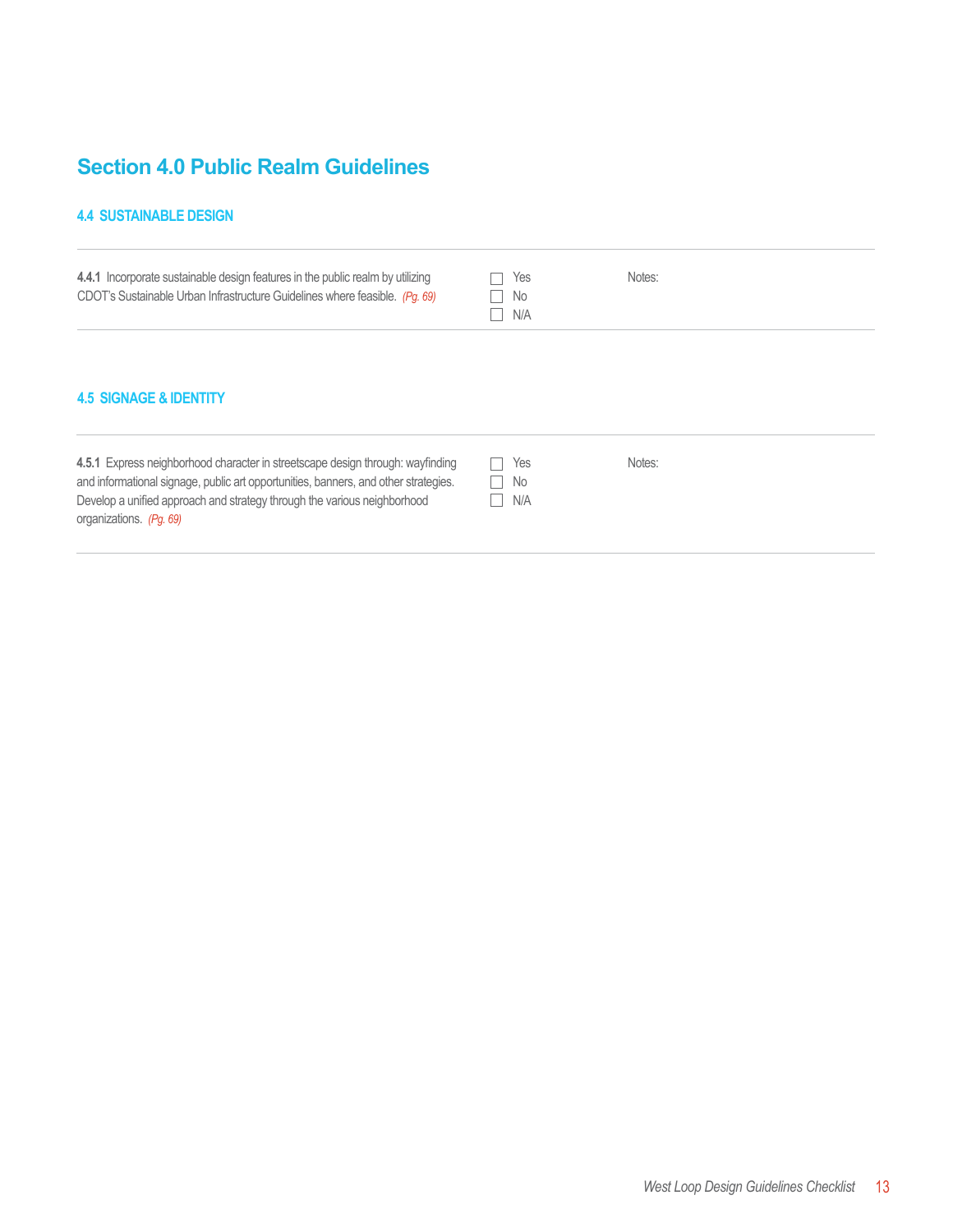## **Section 5.0 Parking & Service Guidelines**

#### **5.1 ALLEY, SERVICE & LOADING ACCESS**

| 5.1.1 Locate loading docks off the public alley to minimize pedestrian conflicts<br>where feasible. Where public alley access is not feasible, locate loading dock<br>access on the adjoining side street. (Pg. 72)                                                                            | Yes<br>No.              | Notes: |
|------------------------------------------------------------------------------------------------------------------------------------------------------------------------------------------------------------------------------------------------------------------------------------------------|-------------------------|--------|
| 5.1.2 Setback loading docks off the public way so that delivery trucks, moving<br>vans, waste haulers and other trucks minimize curbside conflicts within the public<br>way. In addition, large developments are encouraged to incorporate an in internal<br>vehicular drop-off area. (Pg. 72) | Yes<br>No<br>N/A        | Notes: |
| 5.1.3 If the proposed development spans an entire block and the block is larger<br>than the standard City of Chicago block, consider incorporating an internal alley to<br>handle service and loading. (Pg. 72)                                                                                | Yes<br>No.<br>N/A       | Notes: |
| 5.1.4 Existing on-street loading zones are to be re-evaluated as part of the<br>planned development process to determine their overall use and effectiveness.<br>(Pg. 72)                                                                                                                      | Yes<br><b>No</b><br>N/A | Notes: |
| 5.1.5 Where feasible, consider green alley improvements in accordance with the<br>Chicago Green Alley Handbook. (Pg. 72)                                                                                                                                                                       | Yes<br>No<br>N/A        | Notes: |